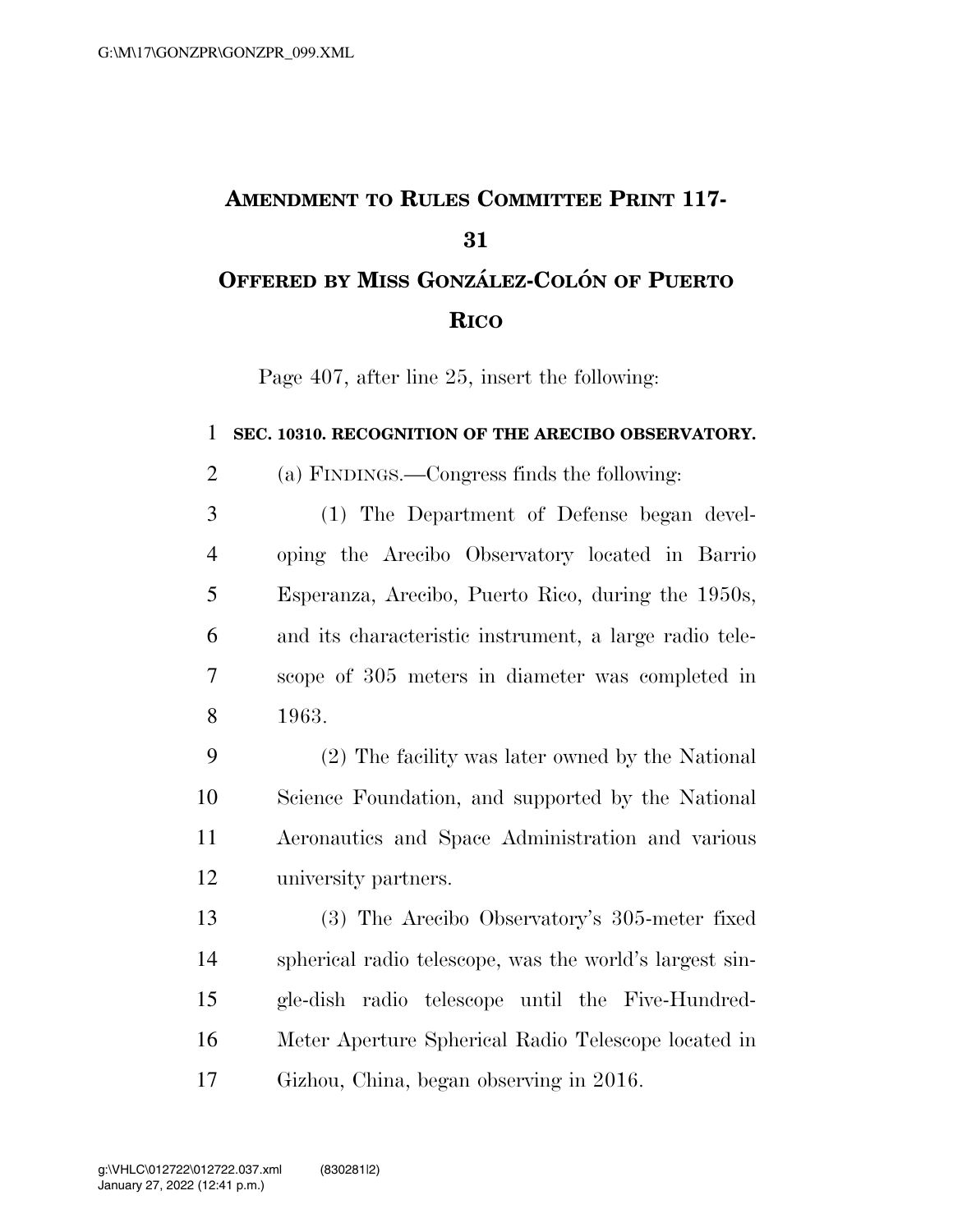(4) The 305-meter radio telescope made unpar- alleled contributions to the fields of radio astronomy, planetary, and atmospheric sciences, and played a role in inspiring thousands of students in Puerto Rico, the Nation, and the world to pursue careers in STEM fields through the Arecibo Observatory Edu- cation and Public Outreach Programs. (5) The radio telescope significantly advanced

 the field of radio astronomy, including the first indi- rect detection of gravitational waves, the first detec- tion of extrasolar planets, innumerable contributions to the field of time domain astronomy and the study of the interstellar medium, and played a key role in the search for extraterrestrial intelligence.

 (6) The Arecibo Observatory had the best plan- etary radar system in the world, used by the Na- tional Aeronautics and Space Administration for near-Earth object detection and was an essential part of the agency's planetary defense program.

 (7) The planetary radar at the Arecibo Observ- atory has contributed fundamentally and signifi-cantly to the knowledge of the solar system.

 (8) The Arecibo Observatory's Incoherent Scat- ter Radar and supporting facilities have provided fundamental understanding of the ionosphere and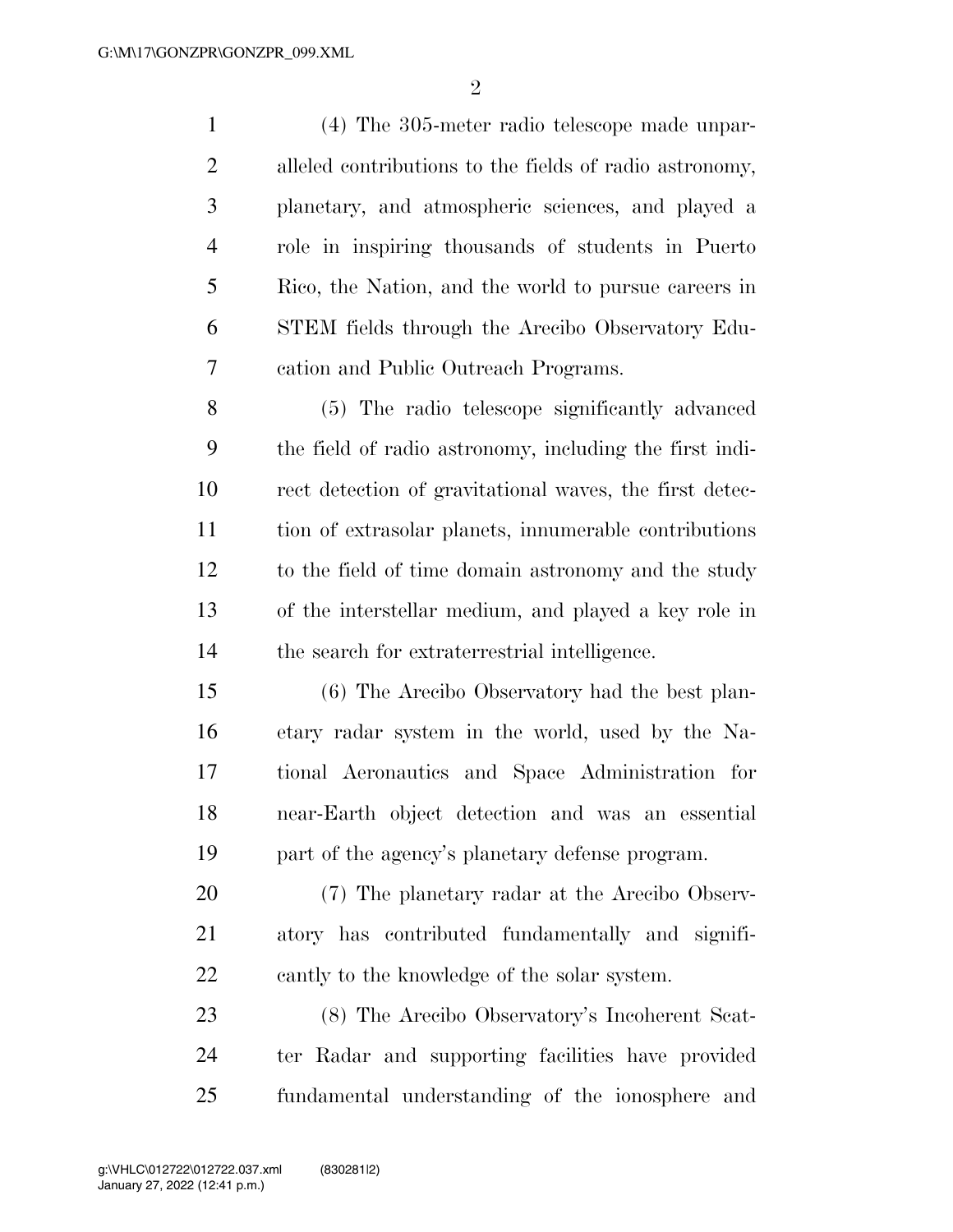upper atmosphere, and the interface between the at- mosphere and space that protects the planet from solar wind, meteors, and other potential threats.

 (9) December 1, 2021, marks the 1-year anni- versary of the uncontrolled collapse sustained by the radio telescope after a series of cable failures in tower 4.

 (b) SENSE OF CONGRESS.—It is the sense of Con-gress that the Congress—

 (1) acknowledges the loss of the Arecibo Ob- servatory's radio telescope due to its collapse and its implications for the loss of a unique world-class mul- tidisciplinary science facility which conducted re- search in the areas of space and atmospheric sciences, radar astronomy and planetary sciences, astronomy, and astrophysics;

 (2) acknowledges that the uncontrolled collapse of the 305-meter radio telescope represents a loss of astronomical observation capabilities, scientific re- search and development, planetary defense capabili- ties, and applied science capabilities for the United States;

 (3) recognizes the rich scientific, educational, and economic benefits that the Arecibo Telescope